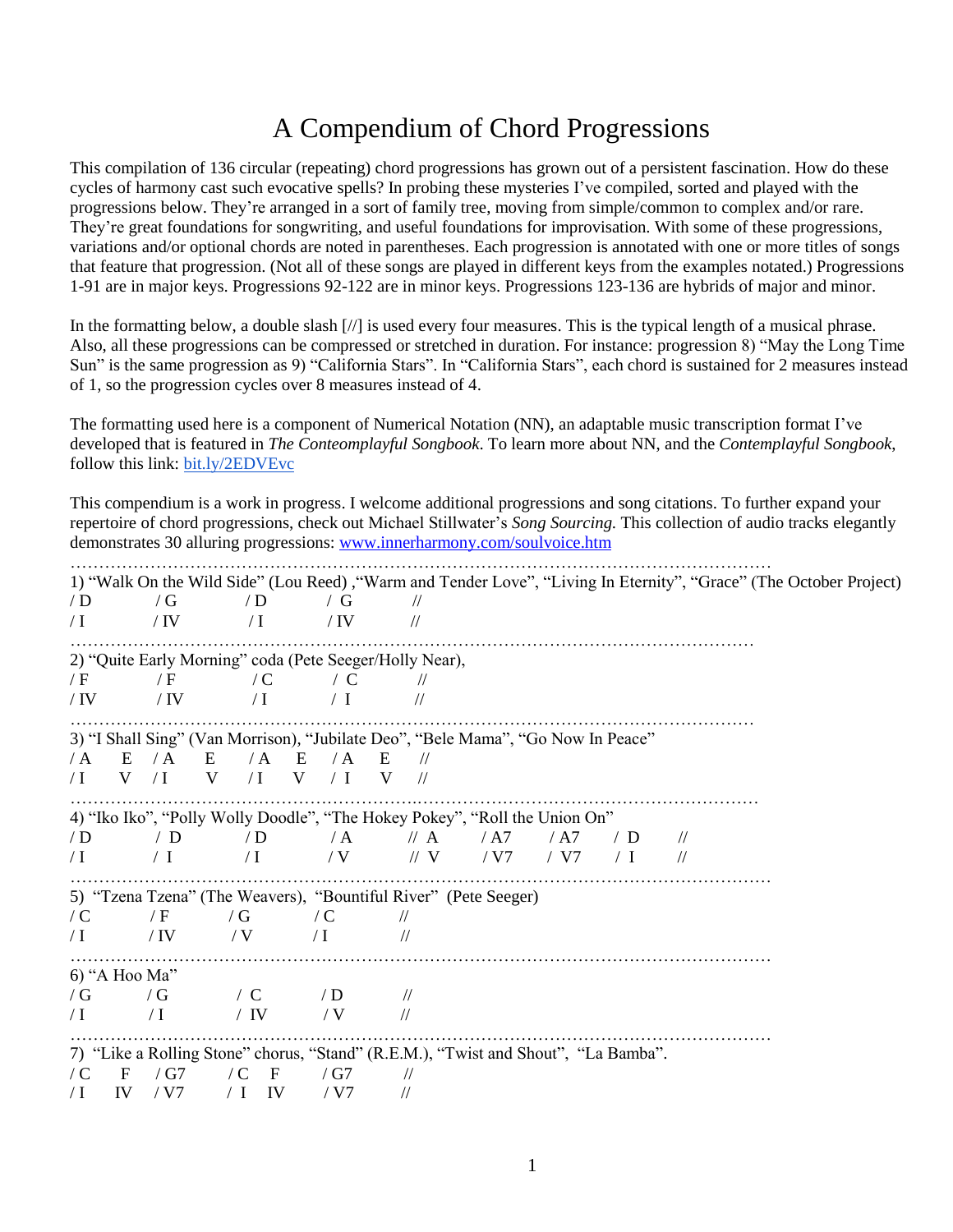8) "May the Long Time Sun"  $/G$  / D / C / G //  $\sqrt{I}$  /  $\sqrt{V}$  /  $\sqrt{IV}$  /  $\sqrt{I}$  // …………………………………………………………………………………………………………… 9) "California Stars" (Wilco), "Sanctuary" (Billy Jonas) / G / G / D / D // C / C / G / G //  $\sqrt{I}$  / I / V / V // IV / IV / I / I // …………………………………………………………………………………………………………… 10) "Such Great Heights" (Iron & Wine) / G / G / D / D / / C / G / D7 // / I / I / V / V / IV / IV / I / V7 // …………………………………………………………………………………………………………… 11) "On Some Faraway Beach" (Brian Eno) / C / C / G / G / / F / F / D7 / G // / I / I / V / V // IV / IV / II7 / V // ………………………………………………………………………………………….………………… 12) "This Moment Brings Us" (Tim Hartnett), "Timeless" (The October Project)  $/D$  / A / G / A //  $\sqrt{I}$  / V / IV / V // …………………………………………………………………………………………………………… 13) "Can't Get It Out of My Head" chorus (Electric Light Orchestra), "Baba O'Reilly" (The Who), "Crimson and Clover" / D A / G A / D A / G A // / I V / IV V / I V / IV V // ……………………………………………………………….…………………………………………… 14) "Auld Lang Syne" / D / A7 / D / G // D / A / G (A) / D // / I / V7 / I / IV // I / V / IV (V) / I // …………………………………………………………………………………………………………… 15) "The Trapeze Swinger" (Iron and Wine)  $\sqrt{C}$  / G  $\sqrt{F}$  / C G  $\sqrt{A}$  / G  $\sqrt{F}$  / C G  $\sqrt{F}$  $\sqrt{I}$  / V / IV / I V // vi / V / IV / I V // …………………………………………………………………………………………………………… 16) "Trouble In Mind", "Bring It Back Home To Me" (Sam Cooke) / D / A7 / D / G7 // D / A7 / D (G) / D (A7) //  $/ I$  / V7  $/ I$  / IV7 // I / V7 / I (IV) / I (V7) // …………………………………………………………………………………………………………… 17) "The Lion Sleeps Tonight" (Solomon Linda), "Brown Eyed Girl" (Van Morrison), "Lean On Me" (Bill Withers)  $/ C$  / F  $/ C$  / G7 // / I  $\sqrt{}$  / IV / I / V7 // ………………………………………………………………………………………………………………..……… 18) "In the Sweet By and By", "The MTA Song", "Hard Ain't It Hard" / A / D / A / E7 // A / D / A E7 / A // / I / IV / I / V7 // I / IV / I V7 / I // ………………………………………………………………………………………………………………………… 19) "Good Lovin" (The Rascals), "All Star" chorus, "Cherry Cherry" (Neil Diamond), "Come Sail Away" chorus (Styx) / C F / G F / C F / G F // / I  $\quad$  IV / V IV / I IV / V IV // …………………………………………………………………..………………………………………………………… 20) "This Land Is Your Land", "Midnight Special", "Down By the Riverside" chorus, "Richland Woman Blues" / G / G / D / D // A7 / A7 / D / (D7) // / IV / I / I / / I / / / / V7 / I / (I7) //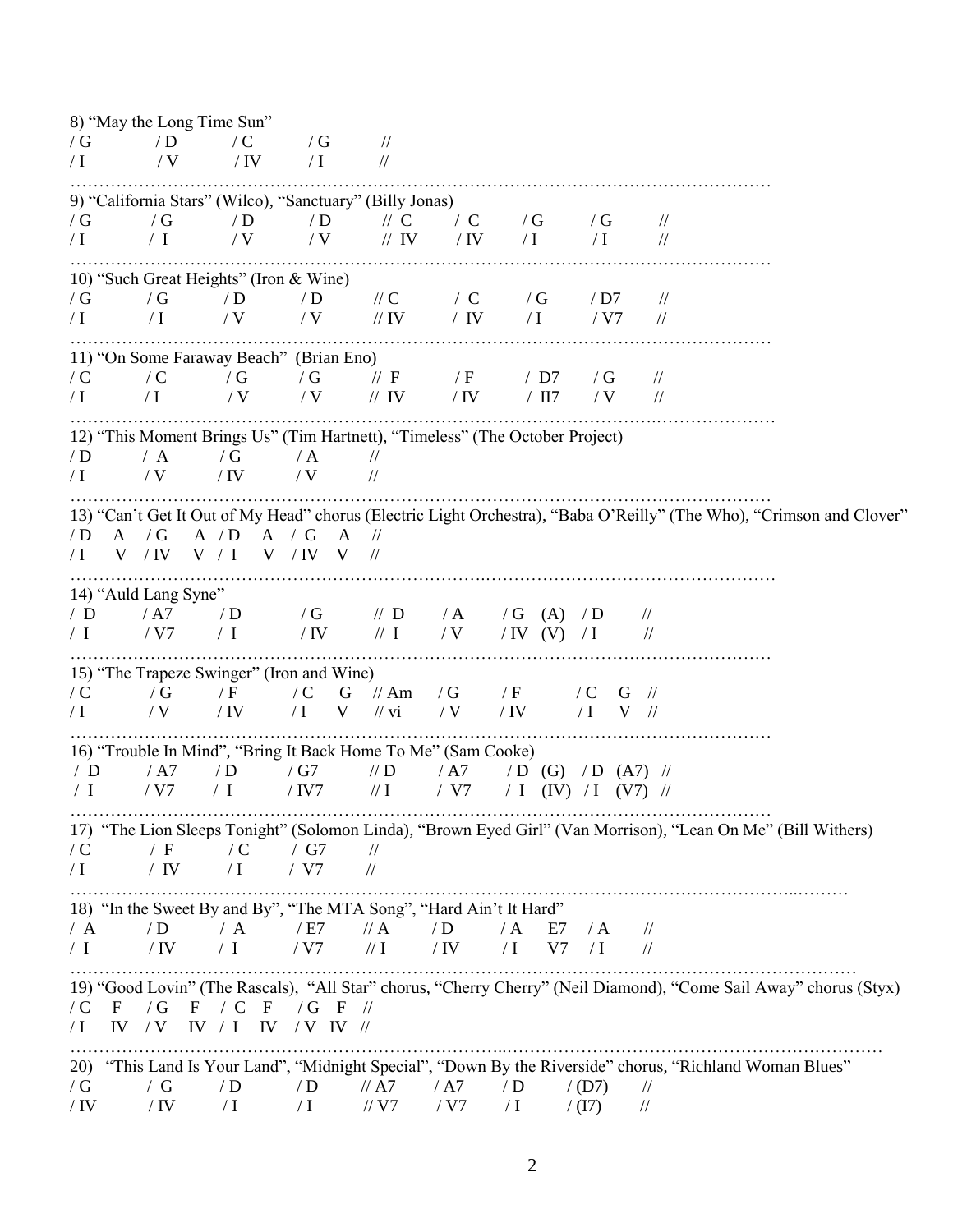21) "Passing Afternoon" (Iron & Wine)  $\sqrt{C}$  / D / G / C // G / D / C / D // / IV / V / I / IV // I / V / IV / V // …………………………………………………………………………………………………………… 22) "Shambala" (Three Dog Night), "Sweet Home Alabama" (Lynerd Skynard) / E D / A / E D / A //  $/V$  IV  $/I$   $/V$  IV  $/I$   $N$ …………………………………………………………………………………………………………… 23) "More Than a Feeling" chorus (Boston)  $/G$  / C / Em / D //  $\sqrt{I}$  / IV / vi / V // …………………………………………………………………………………………………………… 24) "Can't Kill the Spirit" / A / A / A7 / A7 // D / D / Fmaj7 / Fmaj7 //  $/$  I  $/$  I  $/$  I7  $/$  I7  $/$  IV  $/$  IV  $/$  bVImaj7 / bVImaj7 // …………………………………………………………………………………………………………… 25) "The Road" (John Krumm), "Song For the North Star" (Jorma Kaukonan)  $/C$  / F / Dm / G7 //  $\sqrt{I}$  / IV / ii / V7 // ……………………………………………………………………………………………………… 26) "Your Love Keeps Liftin' Me" (The Mint Juleps), "Tree By the River" (Iron & Wine) / D / D / G / G // Em7 / Em7 / D / D //  $\sqrt{I}$  / I / IV / IV // ii7 / ii7 / I / I // ……………………………………………………………………………………………………… 27) "Don't Worry Be Happy (Bobby McFerrin), "What's Up?" (4 Non-blondes) / G / G / Am / Am / / C / G / G / / / I / I / ii / ii // IV / IV / I / I // …………………………………………………………………………………..……………………………… 28) "Music Alone Shall Live", "With Laughter and Singing"<br> $\sqrt{P}$  / Em 7 (or G) / A 7 / D //  $/D$  / Em7 (or G) / A7 / D  $/ I$  / ii7 (or IV) / V7 / I // ……………………………………………………………………………………………………… 29) "Rainbow Race" (Pete Seeger) / D / Em7 (or G) / A7 / D // B7 / Em7 (or G) / A7 / D //  $\sqrt{I}$  / ii7 (or IV)  $\sqrt{V7}$  / I // VI7 / ii7 (or IV)  $\sqrt{V7}$  / I // ……………………………………………………………………………………………………… 30) "Island In the Sun" (Weezer)  $/$  Em Am  $/$  D G  $/$  Em Am  $/$  D G  $//$ / vi  $\quad$  ii / V I / Vi ii / V I // ……………………………………………………………………………………………………… 31) "Deep" (October Project), Halo (Beyoncé), Fighter (Gym Class Heroes)  $/G$  / Am / Em / C //  $\sqrt{I}$  / ii / vi / IV // …………………………………………………………………………………………………………… 32) "Rise" (October Project)  $\frac{1}{\sqrt{G}}$  / Em / Am / C //<br> $\frac{1}{\sqrt{I}}$  / vi / ii / IV //  $\sqrt{I}$  / vi / ii / IV // …………………………………………………………………………………………………… 33) Doo Wop: "Heart and Soul", "Blue Moon" (The Mavericks), "Dream" (Everly Brothers)  $/C$  Am / Dm (or F) G / C Am / Dm (or F) G // / I vi / ii (or IV) V / I vi / ii (or IV) V //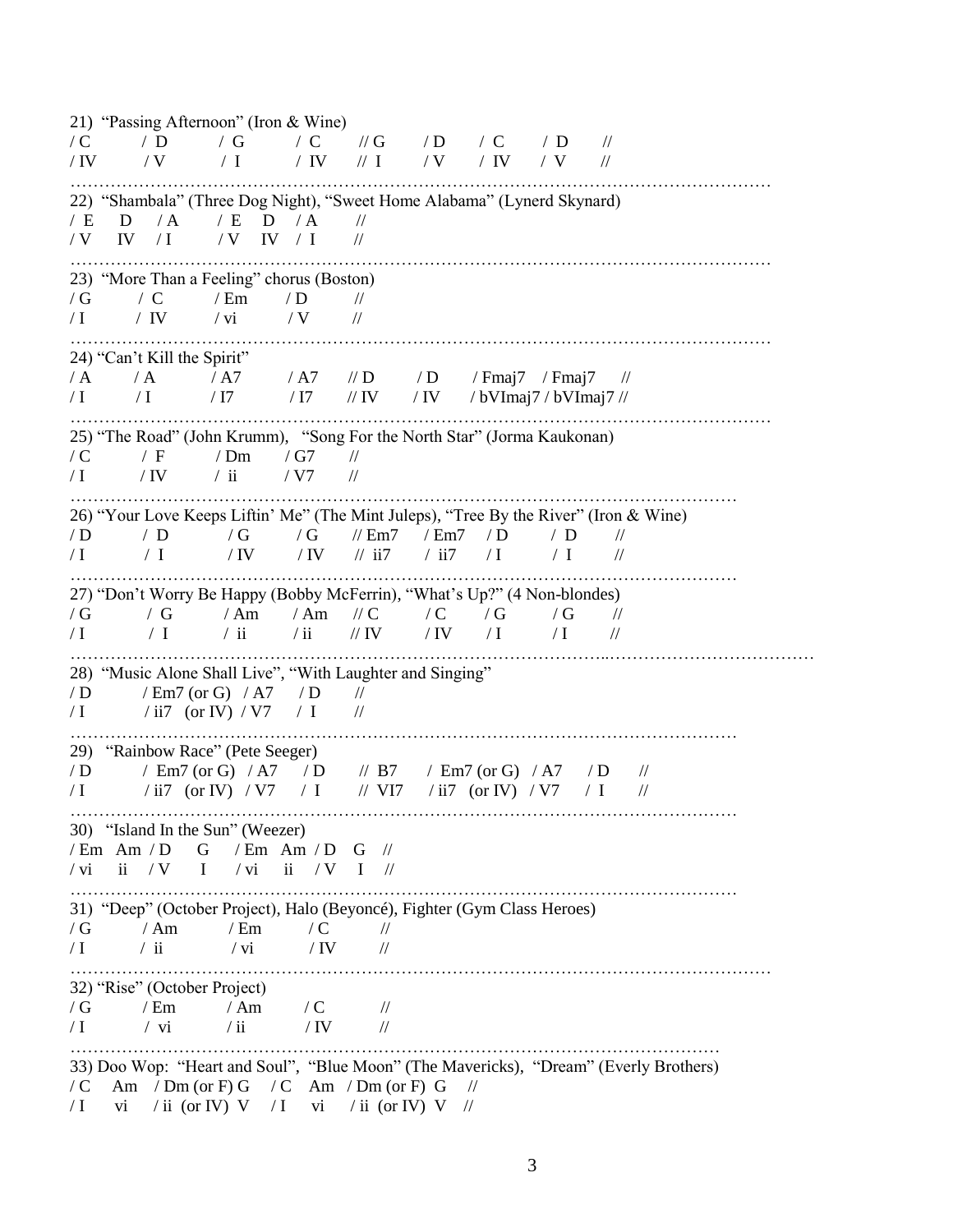34) Extended Doo Wop: "Caravan of Love" (The House Martins), "Hungry Heart" (Bruce Springsteen) / G / Em / C / D D7 // / I / vi / IV / V V7 // …………………………………………………………………………………………………………… 35) "People Get Ready" (Curtis Mayfield) / C Am7 / F C / C Am7 / F C // / I vi7 / IV I / I vi7 / IV I // …………………………………………..……………………………………………………………… 36) "By This River" (Brian Eno) / A / A / F#m / F#m // D / D / F#m / F#m //  $\sqrt{I}$  / I / vi / vi // IV / IV / vi // // …………………………………………………………………………………………………………… 37) "Praises For the World" (Jennifer Berezan), "Reach" (Orleans), "I Am Here" (Trina Brunk)  $\sqrt{C}$  / C / Am / Am // F / F / C / C //  $\sqrt{I}$  / I / vi / vi // IV / I / I // / …………..………………………………………………………………………………………………… 38) "When the Saints Go Marching In", "Swing Low Sweet Chariot", "Roll Jordan Roll"  $\begin{array}{ccccc} \mathcal{N} & \mathbf{C} & \mathcal{N} & \mathbf{C} & \mathcal{N} \\ \mathcal{N} & \mathbf{C} & \mathcal{N} & \mathbf{C} & \mathcal{N} \\ \mathcal{N} & \mathcal{N} & \mathcal{N} & \mathcal{N} & \mathcal{N} & \mathcal{N} \\ \mathcal{N} & \mathcal{N} & \mathcal{N} & \mathcal{N} & \mathcal{N} & \mathcal{N} \end{array}$ / I / I / V / I  $\sqrt{I}$  / I  $\sqrt{I}$  / I  $\sqrt{I}$  / I // I // ……………………………………………………………………………………………………………… 39) "She'll Be Coming Round the Mountain", "Head and Shoulders Knees and Toes", "Red River Valley" / C / C / C / G / / C C7 / F / G / C //  $/$  I  $/$  I  $/$  I  $/$  V  $/$  II I7  $/$  IV  $/$  V  $/$  I  $/$ ……………………………………………………………………………………………………………… 40) "One Tribe" (Black Eyed Peas), "All Star" verse (Smash Mouth) / D A / Em G / D A / Em G // / I V / ii IV / I V / ii IV // …………………………………………………..…………………………………………………………… 41) "Wagon Wheel" (Old Crow Medicine Show), "Beast of Burden" (The Rolling Stones), "Take On Me" chorus (Aha),  $/D$  / A / Bm / G //  $\blacksquare$  /  $\blacksquare$  /  $\blacksquare$   $\blacksquare$   $\blacksquare$   $\blacksquare$   $\blacksquare$   $\blacksquare$   $\blacksquare$   $\blacksquare$   $\blacksquare$   $\blacksquare$   $\blacksquare$   $\blacksquare$   $\blacksquare$   $\blacksquare$   $\blacksquare$   $\blacksquare$   $\blacksquare$   $\blacksquare$   $\blacksquare$   $\blacksquare$   $\blacksquare$   $\blacksquare$   $\blacksquare$   $\blacksquare$   $\blacksquare$   $\blacksquare$   $\sqrt{I}$  / V / vi / IV // ………………………………………………………………….…………………………………………… 42) "I'm Yours" (Jason Mraz), "Spinning Away" (Brian Eno) / D / D / A / A // Bm / Bm / G / G //  $\sqrt{I}$  / I / V / V / Vi / Vi / IV / IV // …………………………………………………………………………….…………………………………… 43) The Big Ship (Brian Eno)  $\angle$  / F / Am / F // C / G / Am / F //  $\sqrt{I}$  / IV / vi / IV // I / V / vi / IV // …………………………………………………………………………….…………………………………… 44) "Knockin On Heaven's Door" (Bob Dylan), "Helpless" (Neil Young) / G / D / Am7 / Am7 // G / D / C / C // / I / V / ii7 / ii7 // I / V / IV / IV // ……………………………………………………………………………………….…………………………… 45) "Land of 1000 Dances", "On Broadway" / E Bm7 / E Bm7 / E Bm7 / E Bm7 //  $/ I$  v7  $/ I$  v7  $/ I$  v7  $/ I$  v7  $/ / I$ …………………………………………………………………………………………………………… 46) "Chicago" (Sufjan Stevens), "Casimir Pulaski Day" (Sufjan Stevens) / D / Am / C / G //  $\sqrt{I}$  / v / bVII / IV //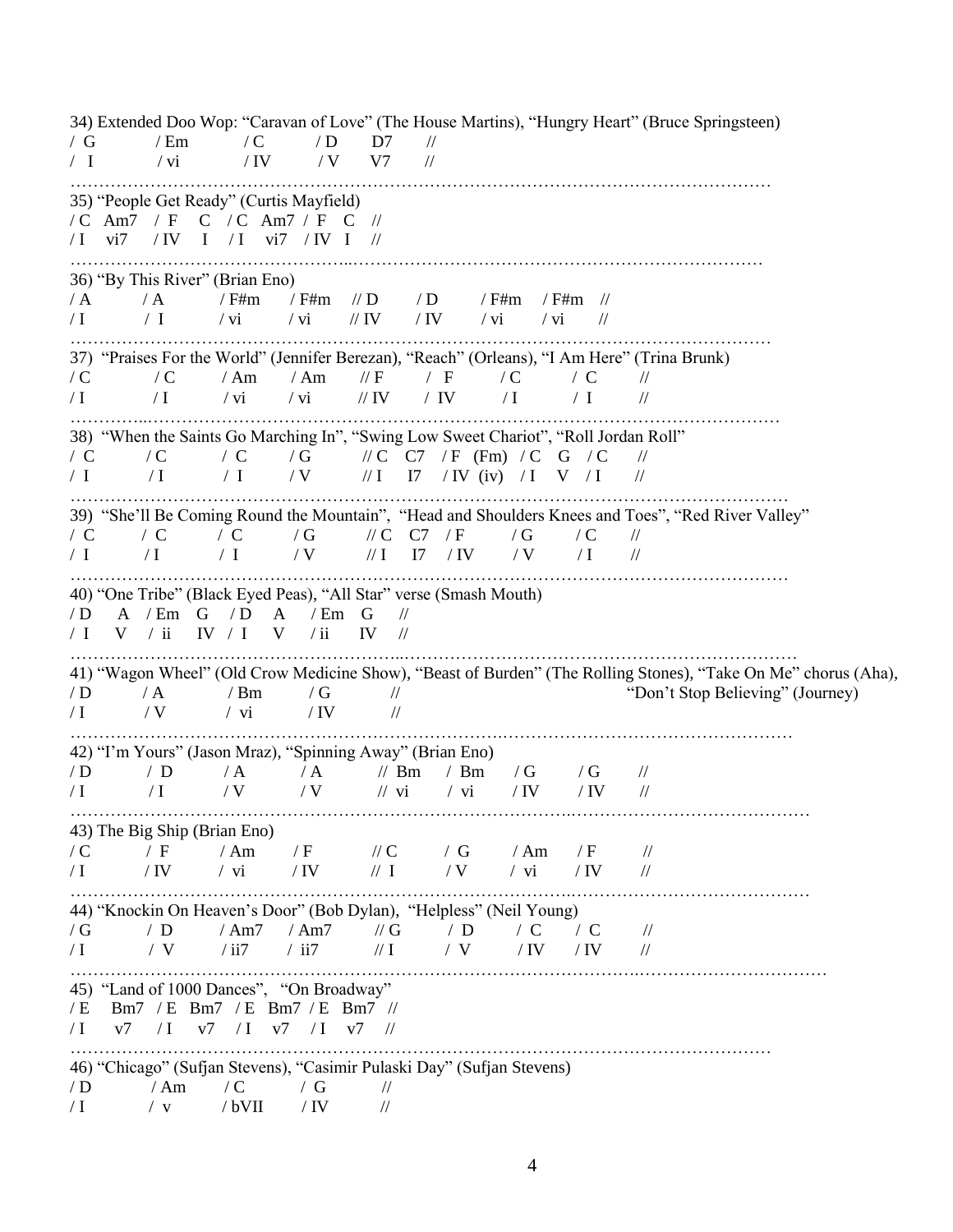47) "It Don't Come Easy" (Ringo Starr)  $/D$  / Am / C (G) / D //  $\sqrt{I}$  / v / bVII (IV)  $\sqrt{I}$  // …………………………………………………………………………………………………………… 48) "Hometown" (Twenty One Pilots) / D / Am / C / Em//  $/ I$  / v / bVII / ii // …………………………………………………………………………………………….…………………… 49) "One By One" (Michael Stillwater), "Boy From New York City", "Louie Louie", "Cherry Cherry" (Neil Diamond)  $/A$  / D / G / D //  $\sqrt{I}$  / IV / bVII / IV // …………..…………………………………………………………………………………………… 50) "Sundown" chorus (Gordon Lightfoot) / E / E / A / A // D / D / E / E //  $/$  I  $/$  I  $/$  IV  $/$  IV  $/$  bVII  $/$  bVII  $/$  I  $/$  I  $/$  I ………………………………………………………………………………………………… 51) "Lovin' Touchin' Squeezin'" chorus (Journey)  $/A$  / A  $/A$  / F#m G //  $\sqrt{I}$   $\sqrt{I}$   $\sqrt{V}$   $\sqrt{V}$   $\sqrt{V}$   $\sqrt{V}$   $\sqrt{V}$ …………………………………………………………………………………………………………… 52) "Bamboo" (Peter Paul and Mary), "Out Beyond" (Joanne Hammill), "Legalize It" (Peter Tosh)  $/D$  / C / D / C (or Am) //  $\sqrt{I}$  / bVII / I / bVII (or v) // ……………………………………………………………………………………………………………………… 53) "Hey Jude", "Let the Way Be Open", "No Rain" (Blind Melon), "Shine" (Mondo Cozmo)  $/A$  / G / D (or Bm)  $/A$  //  $/ I$  /bVII /IV (or ii) / I // ………………………………………………………………………………………………………… 54) "Beginnings" finale (Chicago) / A / G / F / G //  $\sqrt{I}$  /bVII /bVI / bVII // ………………………………………………………………………………………………………… 55) "I'll Come Running" chorus (Brian Eno) / D / D / C / C // A / A / D / D //  $\sqrt{I}$  / I / bVII /bVII // V / V / I / I // …………………………………………………………………………………………………………… 56) "Ride Captain Ride" chorus (Blues Image) / D / D / A / A // C / C / D / D //  $\sqrt{I}$  / I / V / V // bVII / bVII / I / I // ………………………………………………………………………………………………………… 57) "Dream Back the Bison" (Harmony Grisman)  $/G$  / D / F / C //  $\sqrt{I}$  /  $\sqrt{V}$  /  $\sqrt{V}$  /  $\sqrt{V}$  // …………………………………………………………………………………………………………… 58) "Grassroots Movement", "50 Ways to Leave Your Lover" chorus (Paul Simon), "Superstar" (Jesus Christ Superstar)  $/A$  / C / D / A // / I / bIII/ IV / I // ……………………………………………………………………………………………………………… 59) "Na Na Hey Hey (Kiss Him Goodbye)"  $/A$  / C / G / A // / I / bIII/ bVII / I //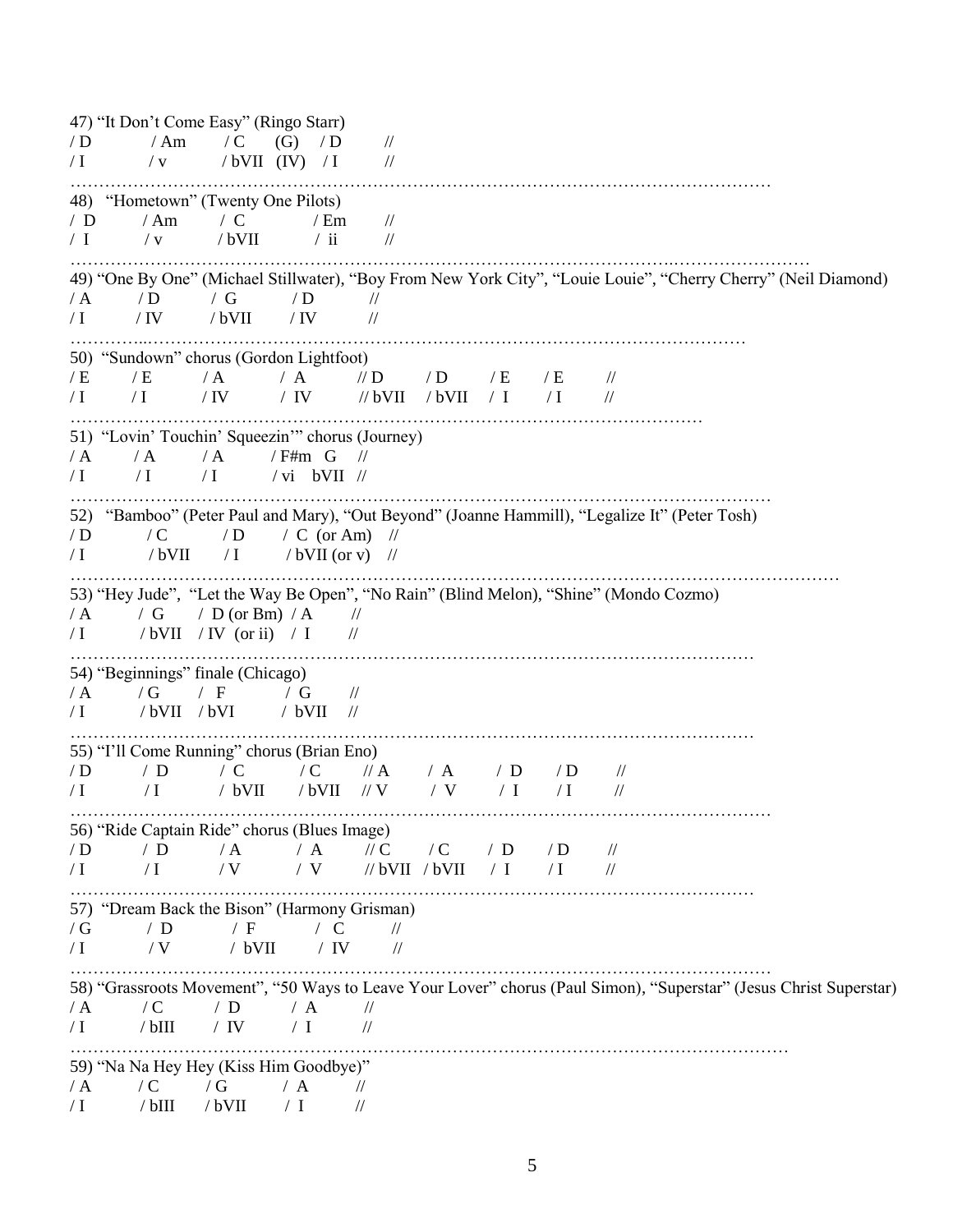60) "The Mummers' Dance" intro (Lorenna McKennitt)  $\sqrt{D}$  / F / C / D // Bb / C / D (or G) / D (or G) //  $/$  I  $/$  bIII  $/$  bVII  $/$  I  $/$  bVII  $/$  bVII  $/$  I (or IV)  $/$  I (or IV)  $/$ …………………………………………………………………………………………………………… 61) "Long Is Our Winter" / C G / Am E7 / F C / G7 C // / I V / vi III7 / IV I / V7 I // ……………………………………………………………………………………………………………… 62) Pachelbel Canon, "There Is So Much Magnificence", "Swimming to the Other Side" (Pat Humphries)  $\begin{array}{ccccc} /{\,C} & /{\,G} & /{\,An} & /{\,Em} & /{\,F} & /{\,C} & /{\,F} & /{\,G} & /{\,H} \\ /{\,I} & /{\,V} & /{\,vi} & /{\,iii} & /{\,IV} & /{\,I} & /{\,IV} & /{\,V} & /{\,V} \end{array}$  $\sqrt{I}$  / V /  $\sqrt{V}$  /  $\sqrt{I}$  /  $\sqrt{IV}$  /  $\sqrt{V}$  // // …………………………………………………………………………………………………………… 63) "Lay Lady Lay" (Bob Dylan) "Still Rock and Roll to Me" (Billy Joel)  $/G$  / Bm / F / Am (or C) //  $\sqrt{I}$  / iii / bVII / ii (or IV) // …………………………………………………………………………………………………………… 64) "A Whiter Shade of Pale" (Procol Harem), "Air On a G String (Bach) / C Em / Am Em / F Fmaj7 / Dm Dm7 // G G7 / Em G7 / C F / G G7 // / I iii / vi iii / IV IVmaj7 / ii ii7 // V V7 / iii V / I IV / V V7 // …………………………………………………………………………………………………………… 65) Twelve Bar Blues: "Blues Stay Away From Me", "Johnny B Goode" (Chuck Berry) / D / D / D / D7 // G7 / G7 / D / D // A7 / A7 / D / (A7) // / I / I / I / I7 // IV7 / IV7 / I / I // V7 / V7 / I / (V7) // …………..…………………………………………………………………………………………… 66) "Glory Glory Hallelujah", "Will the Circle Be Unbroken", "I'll Fly Away" / D / D / D7 / D7 // G / G / D / D // D / D / Bm7 / Bm7 // D / A7 / D / D // / I / I / I7 / D7 // IV / IV / I / I // I / I / vi7 / vi7 // I / V7 / I / I // ……………………………..…………………………………………………………………………………………… 67) "This Little Light of Mine", "I'm Gonna Sit At the Welcome Table", "Solidarity Forever"  $/G$  / G / G / G / C / C / C (or G) / G // G / G / B7 / Em // G (or Am) / D / G (or C) / G // / I / I / I / I // IV / IV / IV (or I) / I // I / I / III7 / vi // I (or ii) / V / I (or IV) / I // ………………………………………………………………………………………………….……………………… 68) "Don't Think Twice It's All Right" (Bob Dylan) / C G / Am / F / C G // C G / Am / D7 / G // C / C7 / F / D7 // C G / Am F / C G / C // / I V / vi / IV / I V // I V / vi / II7 / V // I / I7 / IV / II7 // I V / vi IV / I V / I // …………………………………………………………………………………………………………………………… 69) "Alice's Restaurant" (Arlo Guthrie)  $\sqrt{C}$  / A7 / Dm G7 / C // C / A7 / Dm7 / G7 // C / C7 / F / D7 // C / A7 / Dm G7 / C // / I / VI7 / ii V7 / I // I / VI7 / ii7 / V7 // I / I7 / IV / II7 // I / VI7 / ii V7 / I // ………………………………………………………………………………………………….………………………… 70) "Imagine" chorus (John Lennon) / C D / G B7 / C D / G B7 // / IV V / I III7 / IV V / I III7 // …………………………………………………………………………………………………………… 71) "Turn" (The October Project) / C / Em / D / G //<br>/ IV / vi / V / I // / IV / vi / V / I // …………………………………………………………………………………………………………… 72) "Let Her Go" chorus (Passenger), "Bare To the Bone" verse (Carrie Newcomer) / C / G / D / Am // / IV / I / V / vi //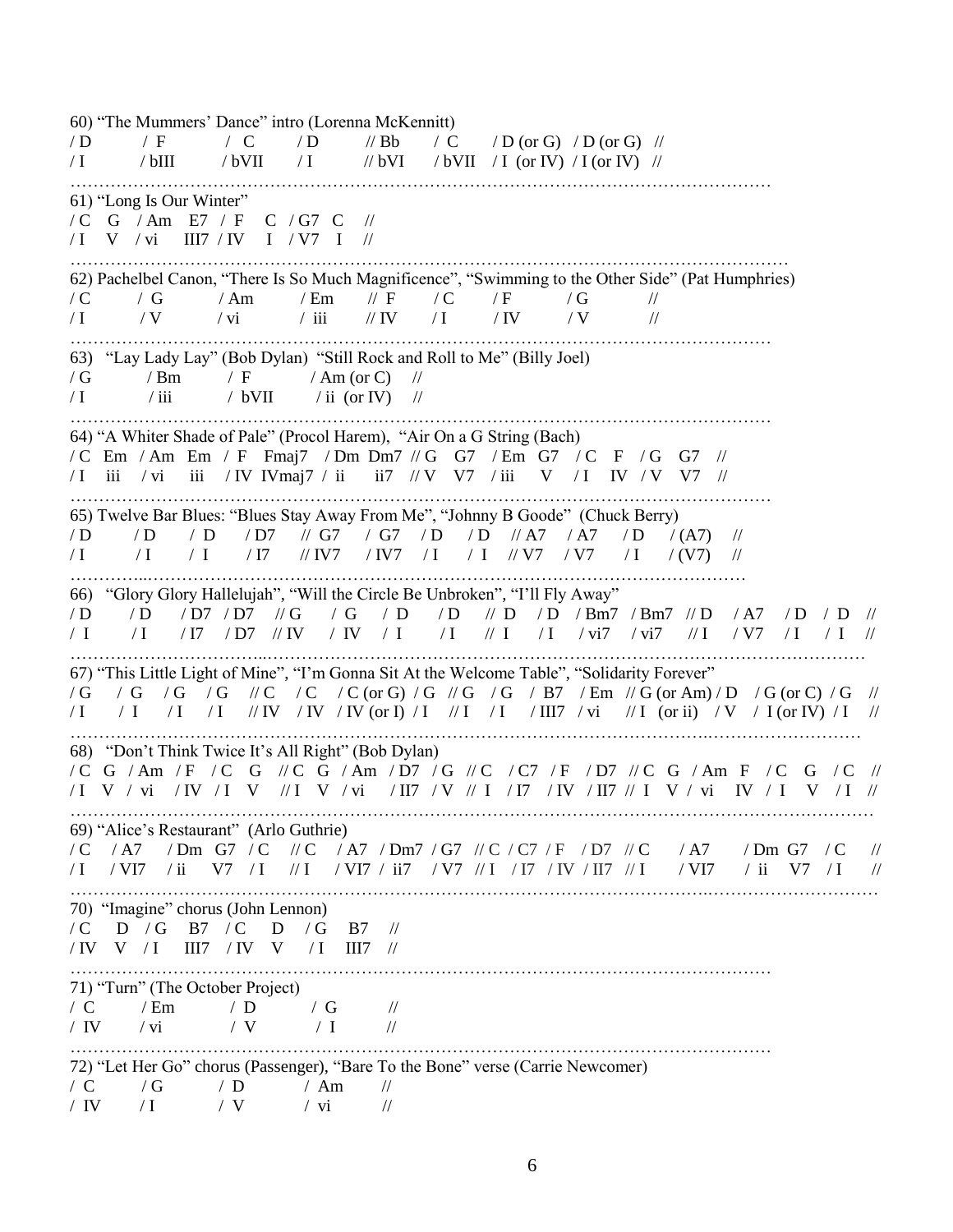73) "Know" (October Project)  $/G$  / G / Bm / Bm //  $\sqrt{I}$  / I / iii / iii // …………………………………………………………………………………………………………… 74) "The Weight" (The Band), "The Ballad of Frankie Lee and Judas Priest" (Bob Dylan)  $\begin{array}{ccccc} /{\bf C} & /{\bf Em} & /{\bf F} & /{\bf C} & /{\bf H} \ & /{\bf I} & /{\bf iii} & /{\bf IV} & /{\bf I} & /{\bf H} \end{array}$  $\sqrt{I}$  / iii / IV / I // …………………………………………………………………………………………………………… 75) "Hurdy Gurdy Man" verse (Donovan), "Clay and Cast Iron" verse (Darlingside). "Slow Folk 2" (*Song Sourcing*) / G / Bm / C / D7 //<br>/ I / iii / IV / V7 // / I / iii / IV / V7 // …………………………………………………………………………………………………………… 76) "Breakdown" (Jack Johnson), "Pastoral" (Moondog)  $/C$  / Em / Am / G7 //  $/ I$  / iii / vi / V7 // …………………………………………………………………………………………………………… 77) "Bum Diddy Bum" / A / A / Dm / Dm // Dm / Dm / A / A //  $\sqrt{I}$  / I / iv / iv / iv / iv / I / I // ………………………………………………………………………………………….………………… 78) "One Toke Over the Line" (Brewer and Shipley) / C / C / F / C // C Cmaj7 / Am D9 / F G / C //  $/$  I  $/$  I  $/$  IV  $/$  I  $/$  I  $/$  I  $\mu$   $/$  I  $/$   $\mu$   $/$  I  $/$   $/$   $\mu$   $/$   $\mu$ ………………………………………………………………………………………….………………… 79) "Goodbye Stranger" chorus (Supertramp) / C / C7 / F / Dm G7 //  $\sqrt{I}$  /  $\sqrt{I}$  / IV / ii V7 // ………………………………………………………………………………………………… 80) "Daydream" verse (John Sebastian) / C / A7 / Dm7 / G7 //  $/ I$  / VI7 / ii7 / V7 // …………………………………………………………………………………………………………… 81) "Yes We Can" (Will.I.Am) / G / B7 / Em7 / C //  $/ I$  / III7 / vi7 / IV // …………………………………………………………………………………………………………… 82) "Onawa's Waltz" (John Krumm), "You're Sixteen" (Ringo Starr)  $\sqrt{C}$  / E7 / F / C // Dm (or D7) / G7 / C (F) / C //  $/ I$  / III7 / IV / I // ii (or II7) / V7 / I (IV) / I // ………………………………………………………………………………………………… 83) "Sitting On the Dock of the Bay" verse (Otis Redding) "Sea of Love" (Lily and Madeline), / G / B7 / C / A7 //  $/ I$  / III7 / IV / II7 // …………………………………………………………………………………………………………… 84) "This Must Be the Place" (Talking Heads)  $\frac{1}{\sqrt{G}}$  / Am / Bm / Am //<br> $\frac{1}{\sqrt{H}}$  / ii / ii // ii //  $\sqrt{I}$  / ii / ii / ii // ……………………………………………………………………………………………………… 85) "Like a Rolling Stone" verse (Bob Dylan)  $\sqrt{C}$  / Dm / Em / F // G / G7 // / I / ii / iii / IV // V / V7 //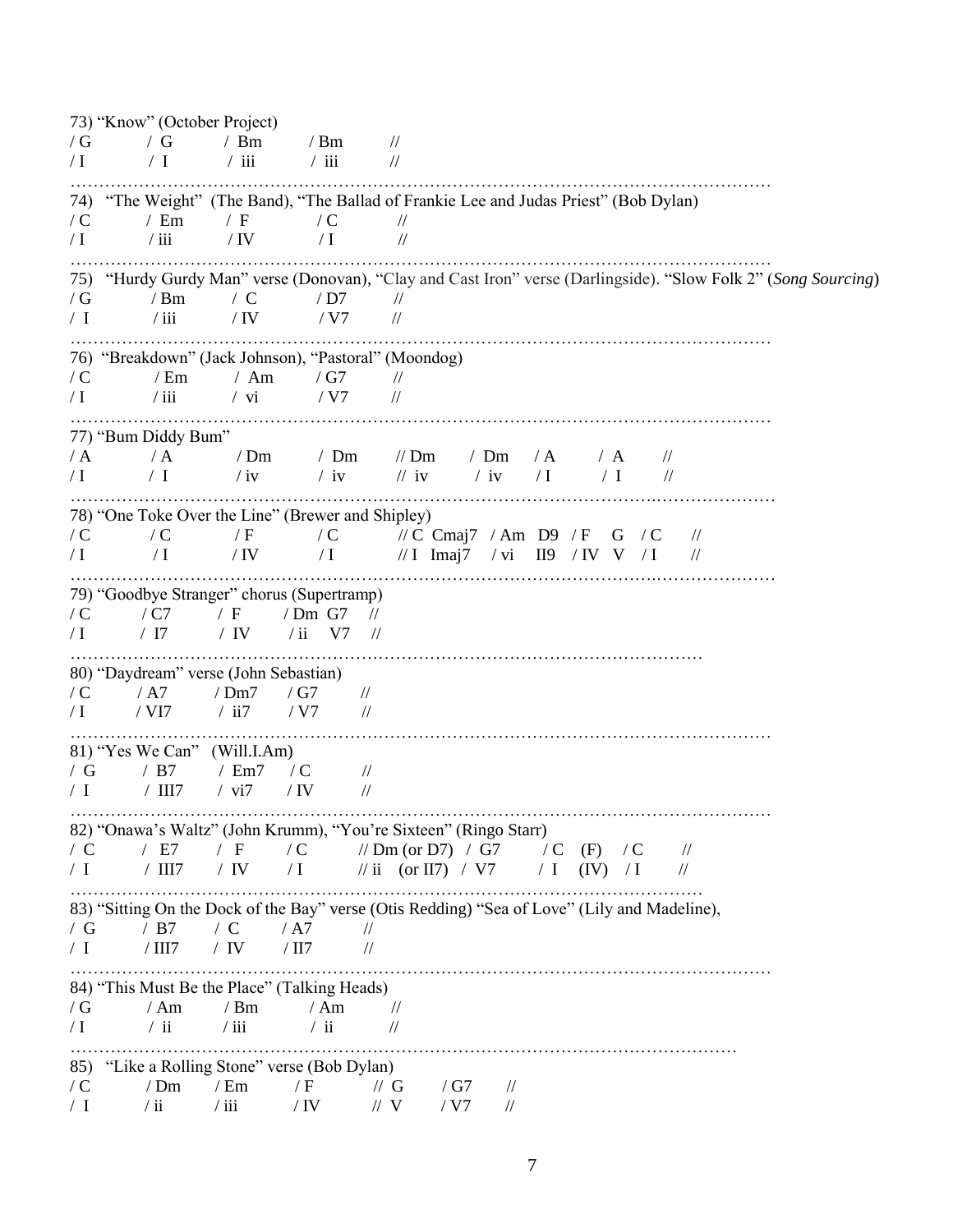|            | 86) "Atlantis" (Donovan) |                                                               |                                    |                   |                                |            |            |            |                                                                                                                     |  |
|------------|--------------------------|---------------------------------------------------------------|------------------------------------|-------------------|--------------------------------|------------|------------|------------|---------------------------------------------------------------------------------------------------------------------|--|
| /E         | / F#7                    | / A                                                           | / E (B7) $\frac{1}{2}$             |                   |                                |            |            |            |                                                                                                                     |  |
| $\sqrt{1}$ | / $\rm III7$             | / $\operatorname{IV}$                                         | / I (V7) $\frac{1}{2}$             |                   |                                |            |            |            |                                                                                                                     |  |
|            |                          | 87) "Ride Captain Ride" verse (Blues Image)                   |                                    |                   |                                |            |            |            |                                                                                                                     |  |
| /D         | /D                       | / E                                                           | / E7                               | // $G7$           |                                | / $G7$     | / D        | /D         | $\frac{1}{2}$                                                                                                       |  |
| $\sqrt{I}$ | $\sqrt{I}$               | / $\text{II}$                                                 | $/$ II7                            | $\frac{1}{1}$ IV7 |                                | $/$ IV7    | $\sqrt{1}$ | $\sqrt{I}$ | $\frac{1}{2}$                                                                                                       |  |
|            |                          |                                                               |                                    |                   |                                |            |            |            |                                                                                                                     |  |
|            |                          | 88) "I'd Like to Teach the World to Sing"                     |                                    |                   |                                |            |            |            |                                                                                                                     |  |
| /D         | /D                       | / E                                                           | / E7                               | $\frac{1}{A}$     |                                | $\angle A$ | /G         | /D         | $\frac{1}{2}$                                                                                                       |  |
| $\sqrt{1}$ | / I                      | $/$ II                                                        | $/$ II7                            | $\frac{1}{x}$ V   |                                | / V        | / IV       | $\sqrt{I}$ | $\frac{1}{2}$                                                                                                       |  |
|            |                          | 89) "Draft Dodger Rag" (Phil Ochs)                            |                                    |                   |                                |            |            |            |                                                                                                                     |  |
|            | /D                       | / $E$                                                         |                                    | $\#A$             |                                | $\angle A$ |            |            |                                                                                                                     |  |
| /D         | / I                      | $/ \Pi$                                                       | / E<br>$/ \, \mathrm{II}$          | $\sqrt{V}$        |                                | / V        | ( A7)      | /D         | $\frac{1}{2}$                                                                                                       |  |
| $\sqrt{1}$ |                          |                                                               |                                    |                   |                                |            | / (V7) / I |            | $\frac{1}{2}$                                                                                                       |  |
|            |                          | 90) "Night Mantra" (Renee & Jeremy)                           |                                    |                   |                                |            |            |            |                                                                                                                     |  |
| / D        | / A                      | /Bm7                                                          | / E                                | $\frac{1}{2}$     |                                |            |            |            |                                                                                                                     |  |
| /bVII      | / IV                     | / v7                                                          | $\sqrt{I}$                         | $/\!/$            |                                |            |            |            |                                                                                                                     |  |
|            |                          |                                                               |                                    |                   |                                |            |            |            |                                                                                                                     |  |
|            |                          |                                                               |                                    |                   |                                |            |            |            | 91) "With A Little Help From My Friends" chorus (The Beatles), "Praise You" (Fatboy Slim) "Shine" (Collective Soul) |  |
| / F        | $\angle C$               | /G                                                            | /G                                 | $\frac{1}{2}$     |                                |            |            |            | "Simon Zealotes/Poor Jerusalem" (Jesus Christ Superstar)                                                            |  |
| /bVII      | / $IV$                   | $\sqrt{I}$                                                    | / I                                | $/\!/$            |                                |            |            |            | "Hurdy Gurdy Man" chorus (Donovan),                                                                                 |  |
|            |                          |                                                               |                                    |                   |                                |            |            |            |                                                                                                                     |  |
|            |                          |                                                               |                                    |                   |                                |            |            |            | 92) "Let It In Let It Go", "Hey Ho Nobody Home", "There Is No Time But Now", "Sing Sing" (Serena Ryder)             |  |
|            |                          | /Dm Am /Dm Am /Dm Am /Dm Am                                   |                                    |                   | $\frac{1}{2}$                  |            |            |            |                                                                                                                     |  |
| $\sqrt{i}$ | / i<br>$\mathbf{V}$      | v / i                                                         | / i<br>$\mathbf{V}$                | $\mathbf{V}$      | $\frac{1}{2}$                  |            |            |            |                                                                                                                     |  |
|            |                          |                                                               |                                    |                   |                                |            |            |            | 93) "All That Is Lost", "Planet Called Home" (Holly Near), "Heart of the Mother" (Michael Stillwater)               |  |
| / Am       | /Dm                      |                                                               | $/ \text{Em}$ (or G) $/ \text{Am}$ |                   | $\frac{1}{2}$                  |            |            |            |                                                                                                                     |  |
| / i        | $/$ iv                   |                                                               | / v (or VII) / i                   |                   | $\frac{1}{2}$                  |            |            |            |                                                                                                                     |  |
|            |                          |                                                               |                                    |                   |                                |            |            |            |                                                                                                                     |  |
|            |                          | 94) "Cinder and Smoke" (Iron & Wine)                          |                                    |                   |                                |            |            |            |                                                                                                                     |  |
| /Am        | /Dm                      | $/$ Em                                                        |                                    | /Dm               | $\frac{1}{2}$                  |            |            |            |                                                                                                                     |  |
| $\sqrt{i}$ | $/$ iv                   | $/$ V                                                         | $/$ iv                             |                   | $\frac{1}{2}$                  |            |            |            |                                                                                                                     |  |
|            |                          |                                                               |                                    |                   |                                |            |            |            |                                                                                                                     |  |
|            |                          | 95) "Melancholy Man" (Moody Blues), "Jewels" (Barbara McAfee) |                                    |                   |                                |            |            |            |                                                                                                                     |  |
| /Dm        | /Gm                      | / A                                                           |                                    | /Dm               | $\frac{1}{2}$                  |            |            |            |                                                                                                                     |  |
| $\sqrt{i}$ | $/$ iv                   | / V                                                           | $\sqrt{i}$                         |                   | $\frac{1}{2}$                  |            |            |            |                                                                                                                     |  |
|            |                          |                                                               |                                    |                   |                                |            |            |            |                                                                                                                     |  |
|            |                          | 96) "Die and Be Reborn" (Abbi Spinner), "Nigun"               |                                    |                   |                                |            |            |            |                                                                                                                     |  |
| /Dm        | $\sqrt{C}$               | $\angle$ C                                                    |                                    | /Dm               | $\frac{1}{2}$                  |            |            |            |                                                                                                                     |  |
| $\sqrt{i}$ | $/$ VII                  | $/$ VII                                                       | $\sqrt{i}$                         |                   | $\sqrt{}$                      |            |            |            |                                                                                                                     |  |
|            |                          | 97) "Dramatic Song" (Toby Turner)                             |                                    |                   |                                |            |            |            |                                                                                                                     |  |
|            | / $G$                    | /Dm                                                           |                                    |                   |                                |            |            |            |                                                                                                                     |  |
| /Am        | / $\rm{VII}$             | $/$ iv                                                        |                                    | / Em              | $\frac{1}{2}$<br>$\frac{1}{2}$ |            |            |            |                                                                                                                     |  |
| $\sqrt{i}$ |                          |                                                               |                                    | $/$ V             |                                |            |            |            |                                                                                                                     |  |
|            |                          | 98) Andalusian Progression: "Stray Cat Strut"                 |                                    |                   |                                |            |            |            |                                                                                                                     |  |
| /Am        | / G                      | / F                                                           |                                    | $/ E7$ (Am) $//$  |                                |            |            |            |                                                                                                                     |  |
| $\sqrt{i}$ | $/$ VII                  | / VI                                                          |                                    | / V7<br>(i)       | $\frac{1}{2}$                  |            |            |            |                                                                                                                     |  |
|            |                          |                                                               |                                    |                   |                                |            |            |            |                                                                                                                     |  |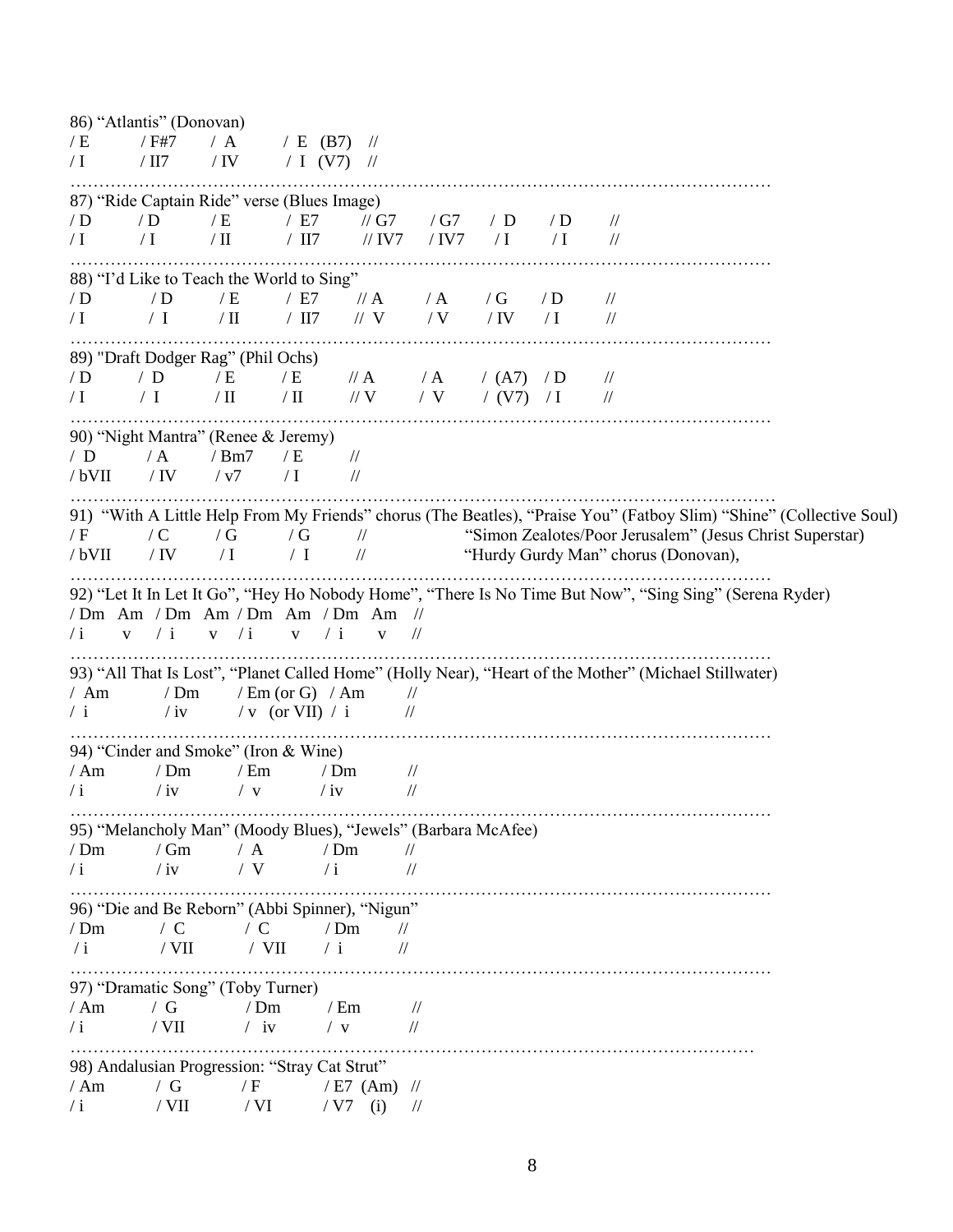99) "Light of Water" / Dm C / F A7 / Dm C / G A7 //  $\left/ \text{i} \right.$  VII  $\left/ \text{III} \right.$  V7  $\left/ \text{i} \right.$  VII  $\left/ \text{IV} \right.$  V7  $\left/ \right/ \left. \right.$ …………………………………………………………………………………………………………… 100) "One Man's Ceiling Is Another Man's Floor" intro (Paul Simon)  $\sqrt{Gm}$  / F / C / Bb // Eb / Gm / D7 / Gm //  $\sqrt{i}$  / VII / IV / III // VI / i // V7 / i // …………………………………………………………………………………………………………… 101) "Soon I Will Be Done With the Troubles of the World"  $/Dm$  / Dm / A7 / Dm //  $/ i$  / i / V7 / i // …………………………………………………………………………………………………………… 102) "Fly Like An Eagle" chorus (Steve Miller)  $/\text{Am}$  / D  $/\text{Dm}$  / Am //  $\sqrt{i}$  / IV / iv / i // ………………………………………………………………………………………….………………… 103) "Da Pacem Cordium", "Earth" (The October Project)  $/\text{Am}$  / D  $/\text{Am}$  / D //  $\sqrt{i}$  / IV / i / IV // …………………………………………………………………………………………………………… 104) "Walking on the Sun" (Smash Mouth) / Am D / Em D / Am D / Em D // / i IV / v IV / i IV / v IV // …………………………………………………………………………………………………………..………………. 105) "Lucky Man" chorus (Emerson Lake and Palmer), "Shadow" (The October Project), "Believe" (The October Project)  $/\text{Am}$  / Em (or G) / D / D // / i / v (or VII) / IV / IV // ………………………………………………………………………………………………….………………………… 106) "Found" (The October Project)  $/ Am$  / E / D / E //  $\sqrt{i}$  / V / VI / V // ….,,,,,,,,,,,,,,,,,,,,,,..…………………………………………………………………………………………… 107) "Wishing You Were Here" (Chicago), "Mystic Traveler" (Dave Mason)  $/Dm$  / E7 / Ebmaj7 / Dm (Bb C) //  $/ i$  / II7 / bIImaj7 / i (VI VII) // …………………………………………………………………………………………………………… 108) "Hymn For the Russian Earth", "Sunlight Is Fading"  $/Dm$  / Am / Dm / Am //  $\sqrt{i}$  / i /iv / i // …………………………………………………………………………………………………………… 109) "Dancing In the Moonlight" (King Harvest) / Dm7 / G / C G / Am //  $/iv7$  / VII / III / VII / i // …………………………………………………………………………………………………………… 110) "Layla" chorus (Eric Clapton) / Em / C / D / Em // / i / VI / VII / i // ………………………………………………………………………………………………….………… 111) "Speak" (Useful Jenkins and Big Zach) / Am / C / G / F //  $\frac{1}{i}$  / III / VII / VI //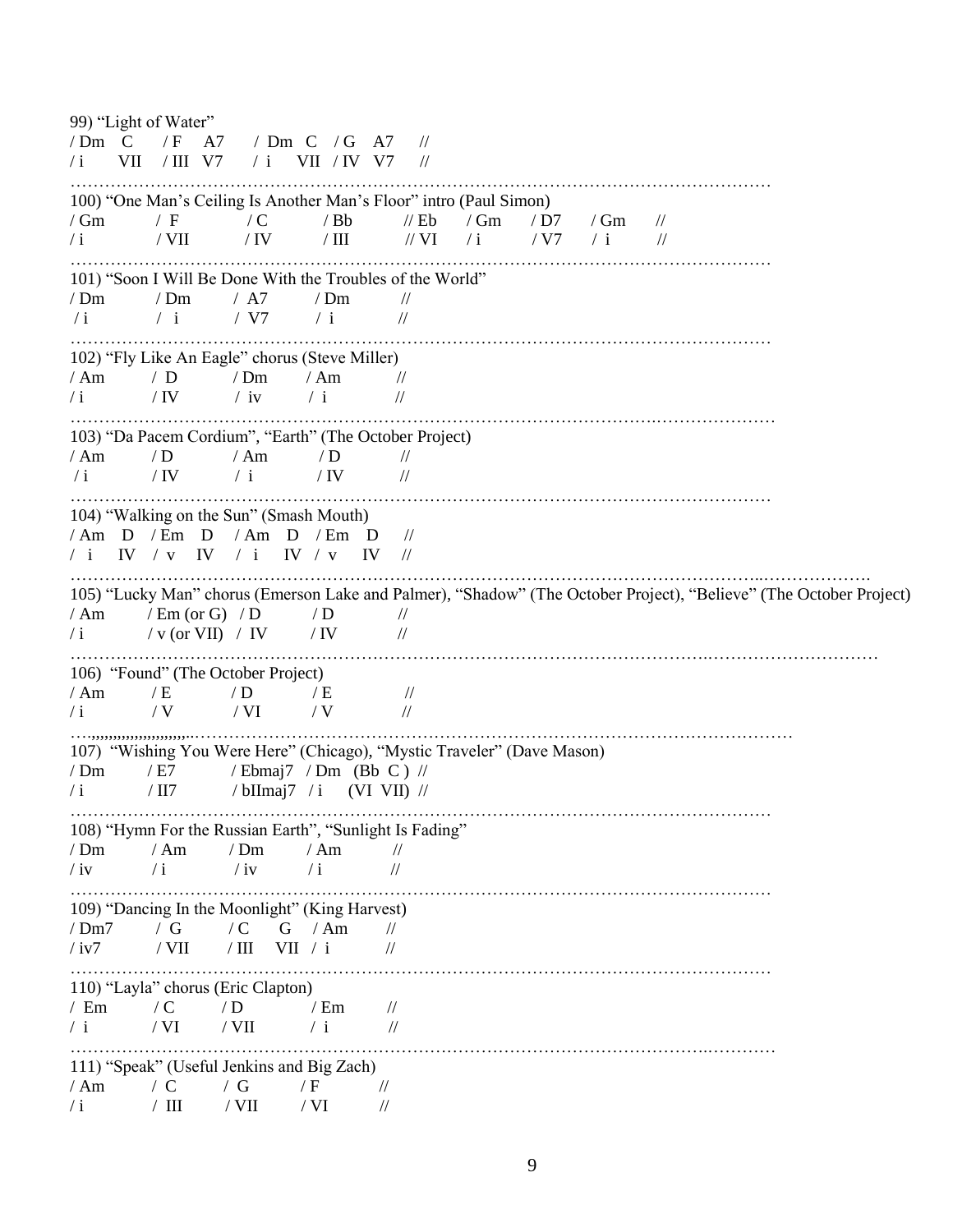112) "Get Lucky" (Daft Punk)  $/\text{Am}$  / C  $/\text{Em7}$  / D //  $\frac{1}{\mathrm{i}}$  / III / v7 / IV // …………………………………………………………………………………………………………… 113) "I'd Love to Change the World" (10 Years After), "25 or 6 to 4" (Chicago), "Babe I'm Gonna Leave You"  $/ Am$   $/ C$   $/ D7$   $/ F$  E  $/$  $\frac{1}{1}$  / III / IV7 / VI V // ………………………….………………………………………………………………………………………… 115) "Boulevard of Broken Dreams" (Green Day), "Hand Me Downs" (Indigo Girls), "Radioactive" (Imagine Dragons) / Dm F / C G / Dm F / C G // / i III / VII IV / i III / VII IV // …………………………………………………………………………………………………………… 116) "Ho'oponopono" / Am / C / G / D (D7) //  $/$  i  $/$  III  $/$  VII  $/$  IV (IV7)  $//$ ………………………………………………………………………………………………….………………………… 114) "What It's Like" (Everlast)  $/Dm$  / Fmaj7 / C / Dm //  $\frac{1}{i}$  / IIImaj7 / VII / i // ………………………………………………………………………………………….………………… 117) "Stairway to Heaven" verse (Led Zeppelin) / Am E / C D / F / G Am //  $\sqrt{i}$  V  $\sqrt{iii}$  IV  $\sqrt{VI}$   $\sqrt{VII}$  i  $\sqrt{VI}$ …………………………………………………………………………………………………………… 118) "Chim-Chim-Cheree" (Mary Poppins) / Am E / C D / Dm Am / B7 E7 // Am E / C D / Dm Am / E7 Am // / i V / iii IV / iv i / II7 V7 // i V / iii IV / iv i / V7 i // …………………………………………………………………………………………………………… 119) "We Used To Know" (Jethro Tull) / Am / E / G / D // F / C / B / E7 // / i / V / VII / IV // VI / III / II // V7 // ………………………………………………………………………………………………….………………………… 120) "Hotel California" (The Eagles) / Am / Am / E / E // G / G / D / D // F / F / C / C // Dm / Dm / E7 / E7 // / i / i / V / V // VII / VII / IV / IV // VI / IV / III / III // iv / iv / V7 / V7 // …………..…………………………………………………………………………………………… 121) "House of the Rising Sun", "Amazing Grace" (Five Blind Boys of Alabama version) / Am / C / D / F // Am / C / E / E7 // Am / C / D / F // Am / E / Am / (E7) //<br>/i / III / IV / VI //i / III / V / V7 //i / III / IV / VI //i / V / i / (V7) // / III / V / V7 // i / III / IV / VI // i / V / i / (V7) // …………………………………………………………………………………………………………… 122) "Let the Sunshine" (The  $5<sup>th</sup>$  Dimension) / Am / E7 / E7 / Am // F / C //  $/ i$  / V7 / V7 / i // VI / III // …………………………………………………………………………………………………………… 123) "Wicked Game" (Chris Isaac)  $/Bm$  / A / E / E //  $/\,\mathrm{v}$  / IV / I / I // ………………………………………………………………………………………………….………… 124) "Riptide" (Vance Joy) / Am / G / C / C // / vi  $/ V$  / I / I //